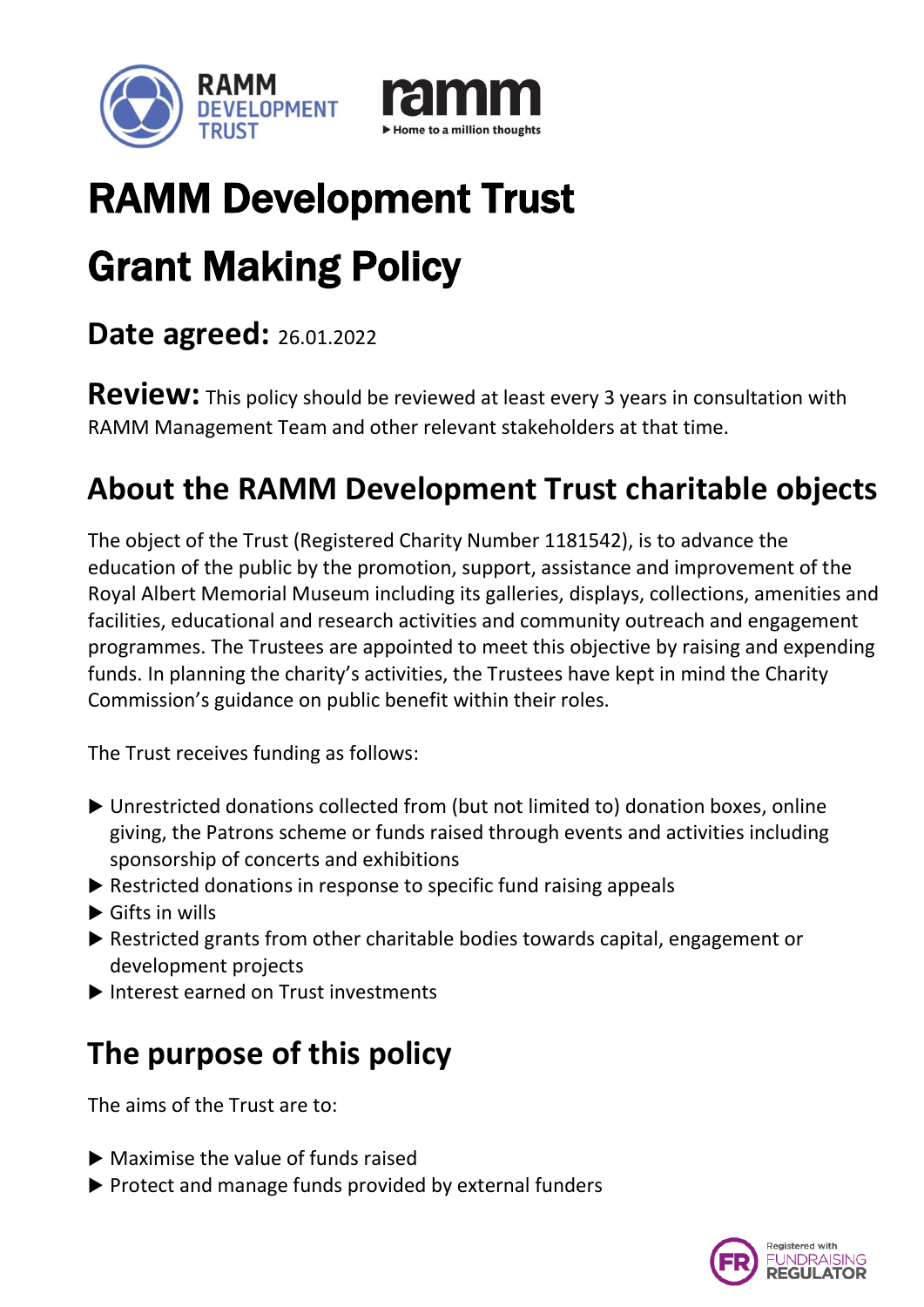- Support RAMM in delivering on the museums mission and delivering its short, medium and long-term objectives
- $\triangleright$  Build funds to support RAMM both now and in the future
- $\triangleright$  Provide assurance to supporters that the Trust is managing funds responsibly

### **Who this policy is for**

This policy will be available on RAMM's website. It is of particular relevance to:

- ▶ Trustees and those engaged to work for or with the Trust
- $\blacktriangleright$  Donors
- ▶ Those leaving or considering leaving a gift in their will
- ▶ Those considering financially supporting RAMM via the Trust
- ▶ Trusts and Foundations
- ▶ The Friends of RAMM
- ▶ RAMM staff
- Exeter City Council (RAMM's parent body)
- Investment advisers or managers (see separate Investment Policy for funds invested with fund manager)
- ▶ The Charity Commission

### **Restricted Funds**

The Trust has a duty to restrict certain funds received to be used for specific purposes. Funds will be restricted for a specific project or area of the museum's work as per the donor, sponsors or grant givers conditions. Restricted funds could come from individual donations, gifts in wills or grants from Trusts and Foundations. No applications for restricted funds will be submitted by RAMM without the permission of the RAMM Development Trust.

The Trust needs to fulfil its legal duties in respect to these. The Trust and RAMM will sign a letter of agreement regarding the terms of each grant before funds are released to the museum via an invoice being issued from Exeter City Council.

#### **Unrestricted Funds**

The Trust will use unrestricted funds to meet the following aims of the Trust:

 $\blacktriangleright$  Maximise the impact of funds raised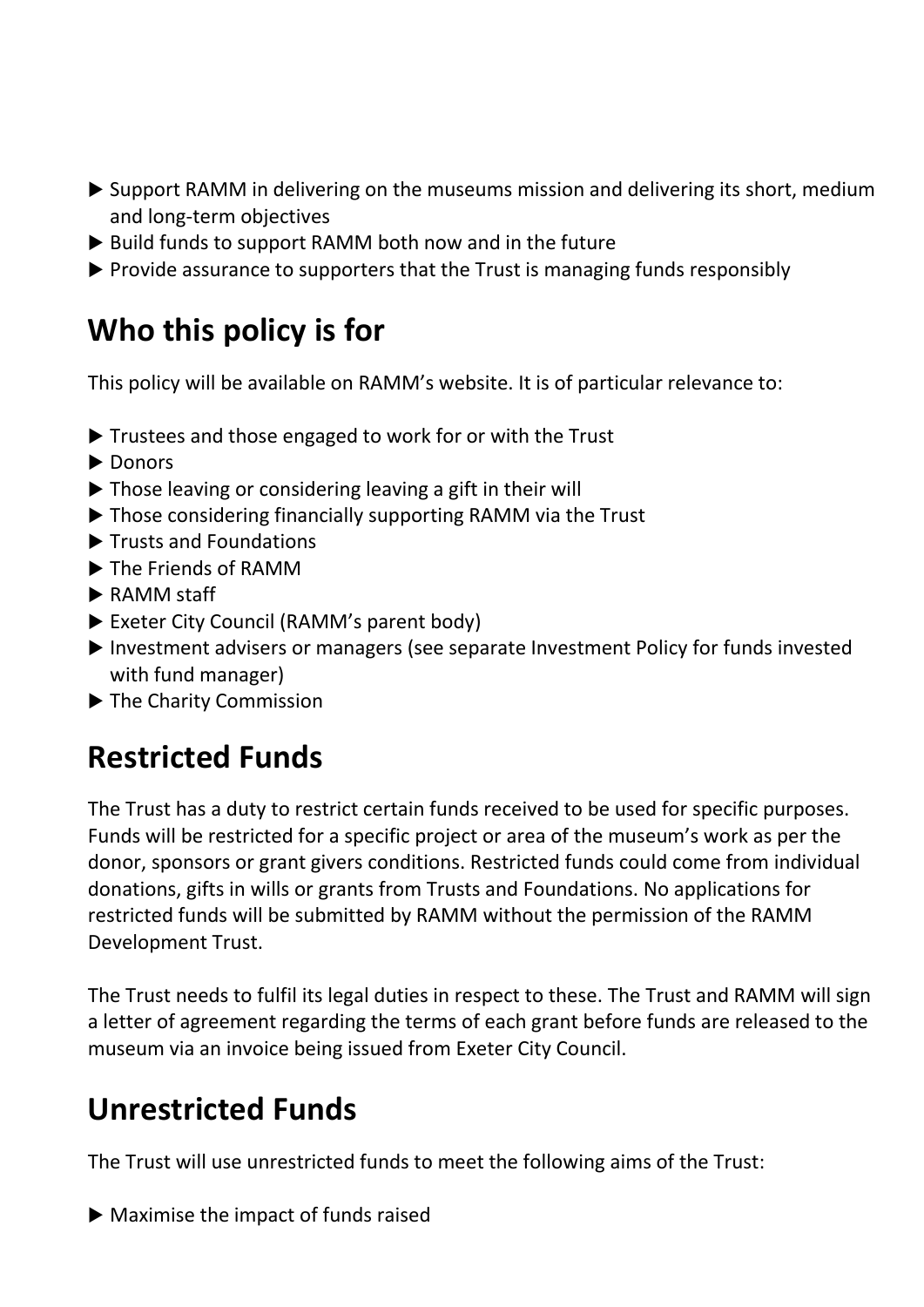- ▶ Support RAMM in delivering its Business Plan
- $\triangleright$  Build funds to support RAMM both now and in the future

This will include providing grants for:

- ▶ Seed funding, underwriting or match funding required for further fundraising
- ▶ Capital projects
- $\blacktriangleright$  Revenue projects
- $\blacktriangleright$  Any activity which enhances the core business of the museum

Funds will also be allocated to the reserves of the Trust in anticipation of upcoming projects and to the RAMM Future Fund for long-term investment to provide revenue for the Trust.

RAMM will endeavour to submit applications for grants to the Trust at least 2 weeks before each board meeting. One or more representatives from RAMM will attend each board meeting to provide information on the application/s and also to give Trustees an overview of likely future applications.

Where an emergency grant request is needed, or a deadline necessitates it, RAMM may circulate grant requests via email for the Trustees to consider.

The Trust will endeavour to maintain a level of unallocated, unrestricted funds to be available to support other opportunities arising.

### **The RAMM Future Fund**

The RAMM Future Fund was set up in 2021 with an initial investment of £300,000. Much of this funding came from gifts in wills previously received by the Trust.

The long-term aspiration for the RAMM Future Fund is to provide significant unrestricted, annual revenue for the Trust, to be invested in RAMM in accordance with this Grant Making Policy.

RAMM will promote the RAMM Gifts in Wills Policy which will split unrestricted legacies 50% to the RAMM Future Fund, 50% to current projects allocated according to the criteria described in the paragraph above, 'Unrestricted Funds'. This policy will be reassessed at least every 3 years in consultation with RAMM Management Team, the Trustees of RAMM Development Trust and the Committee of the Friends of RAMM.